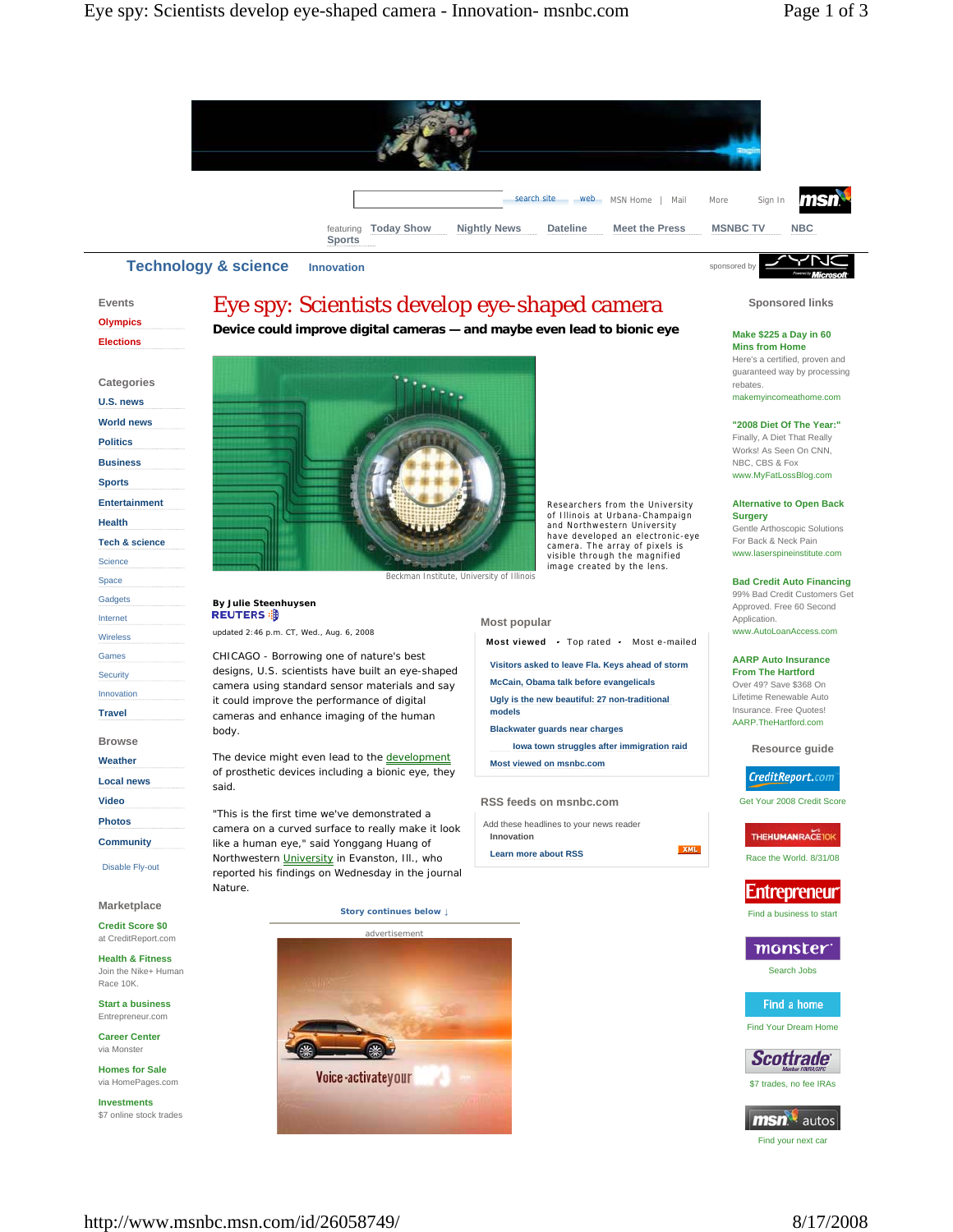**Autos** 

via MSN Autos

**Shopping**  via MSNBC Shopping Huang, who worked on the project with John Rogers of the University of Illinois at Urbana-Champaign, developed a relatively simple solution to the long-running problem of transferring microelectronic components onto a curved surface without breaking them.

"If you simply bend it, those materials are brittle like a ceramic bowl. They break," Huang said in a telephone interview.

To solve this, Huang and Rogers developed a mesh-like material made up of tiny squares that hold the photodetectors and electronic components. The squares are connected by tiny wires that give each component the ability to mold to a curved surface.

"This approach allows us to put electronics in places where we couldn't before," Rogers said in a statement.

With funding from the National Science Foundation and the U.S. Department of Energy, Huang and Rogers built a digital camera that has the size, shape and layout of a human eye. Huang said the curved shape greatly improves the field of vision, bringing the whole picture into focus.

"Currently when you take photos, the middle part of the picture is very clear but when you go to the edge, it is not so clear," Huang said. "The curved technology will make the entire picture clear."

But the applications extend beyond taking better vacation photos.

"It really extends to all use on humans. You want to have a curved



Beckman Institute, University of Illinois

of the electronics that we rendering at the top corresponds to the image extracted directly from the camera, while a planar projection of the This color picture of an eye is an actual image obtained with the new 256-pixel electronic-eye camera. The curved surface image appears below.

surface to fit the human body. That is really the place it can be used," he said.

Huang said the device could be used to make better imaging equipment, such as curved sensors to monitor brain activity that follow the contours of the brain. It could even be used in the development of an artificial retina or a bionic eye.

"If you want to develop an eye to replace a human eye, certainly you want the shape to look like a human eye," he said.

"Right now we've already got a camera working. It works very well with computers. It's just how to connect the camera to the brain. That is the issue to be solved," he said.

 **CLICK FOR RELATED CONTENT** 

```
Vision of the future seen in bionic contact lens 
Disfigured bald eagle to get a bionic beak 
Incredible fish armor could suit soldiers
```
### *Copyright 2008 Reuters. Click for restrictions.*

| <b>Discuss Story</b><br>On Newsvine | Rate Story:<br>View popular | the the theories of<br>High<br>Low<br>4.5 after 84 ratings |  |
|-------------------------------------|-----------------------------|------------------------------------------------------------|--|
| Email                               | <b>Instant Message</b>      | Print                                                      |  |
| <b>MORE FROM INNOVATION</b>         |                             |                                                            |  |

**Next > Scientists hope for new tricks in data analysis**